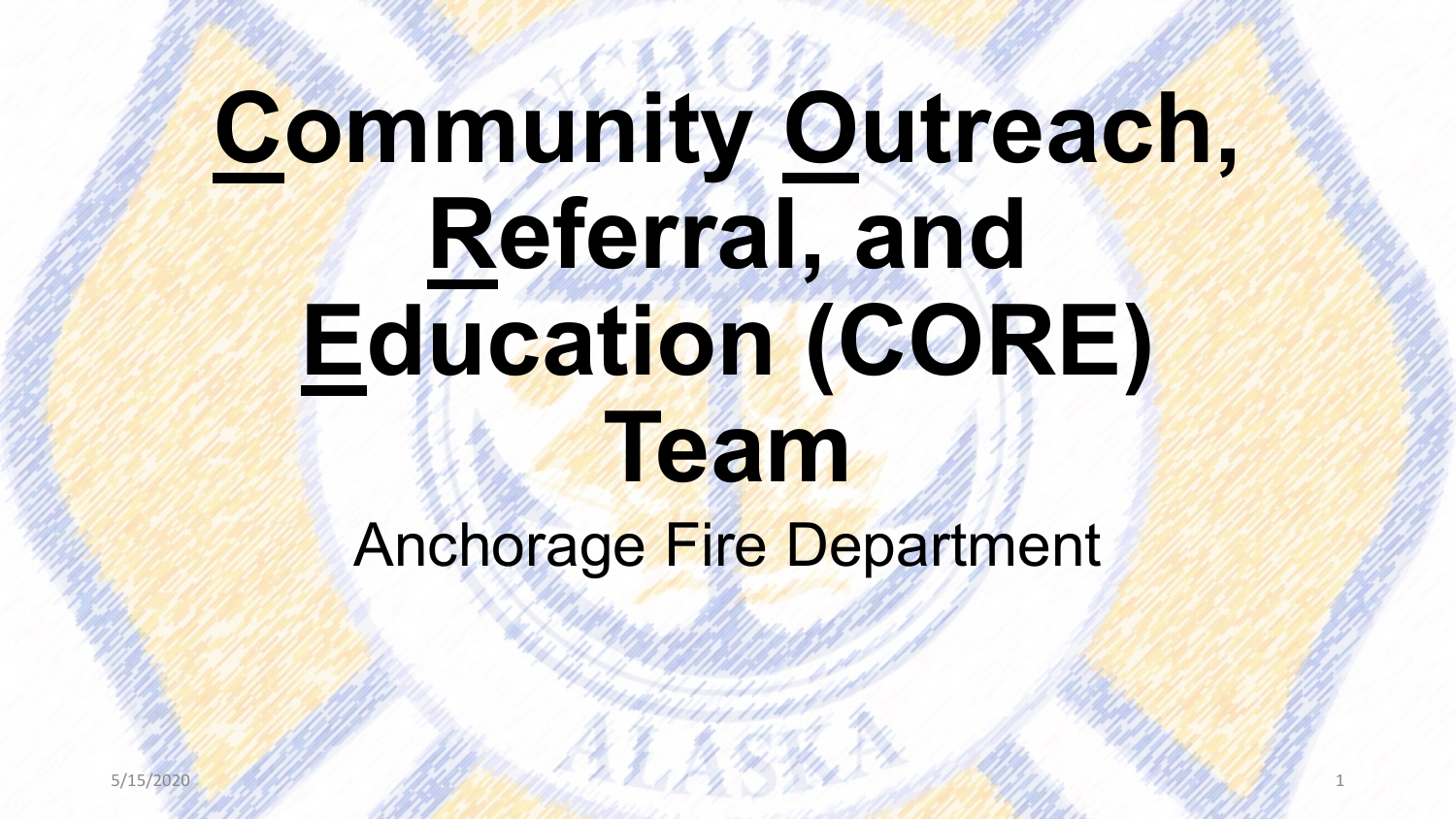#### •Goals

- To meet the needs of High Utilizers and reduce use of 911
- Improve the overall health and wellness of High Utilizers
- Reduce burden on AFD, APD, and Emergency Departments

#### •Objective

- Identify High Utilizers of AFD resources
- Identify reasons for frequent 911 activation for low acuity and non-emergent calls

#### **High Utilizer - People in crisis who call 911 more than is typical of other callers.**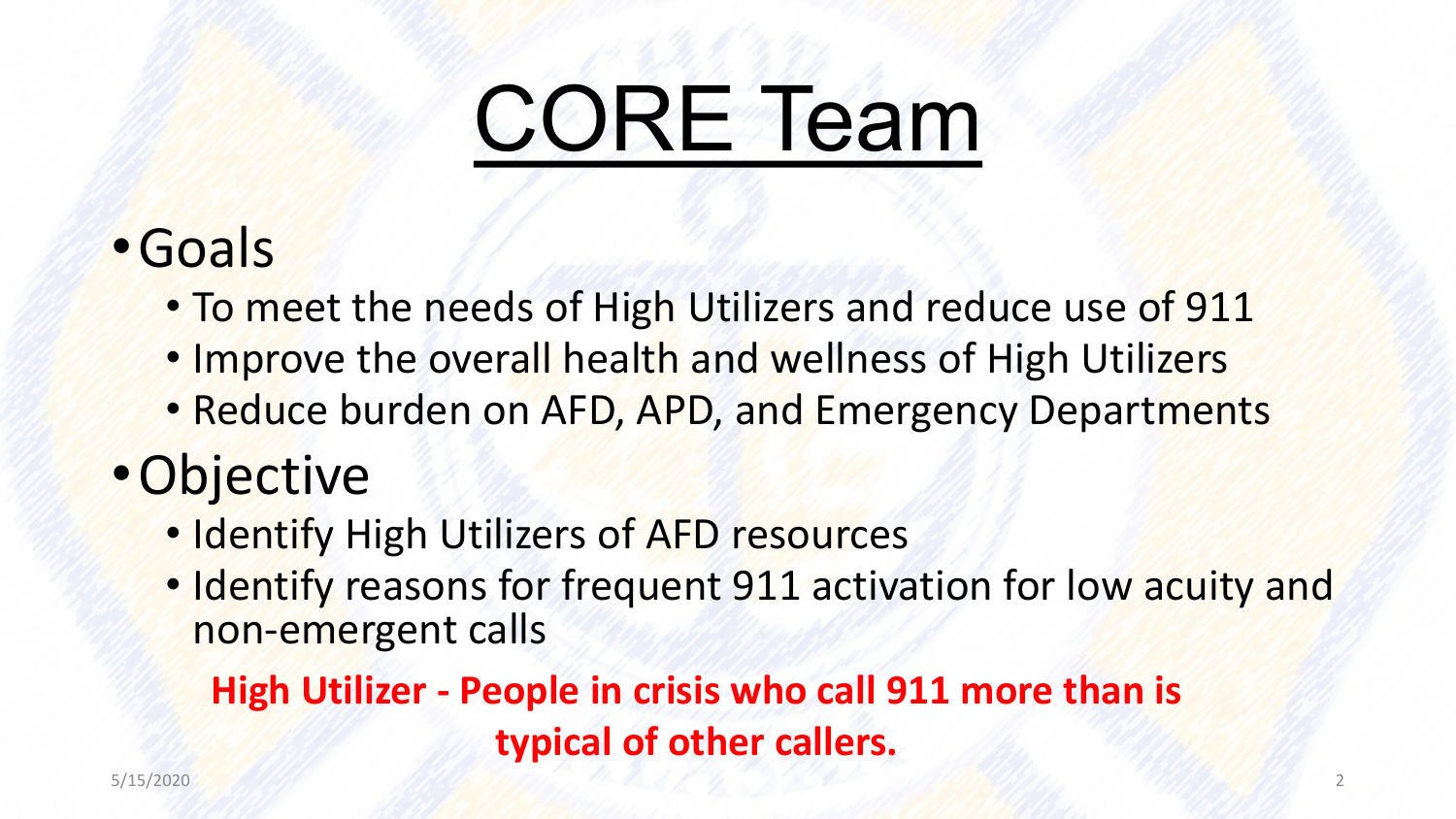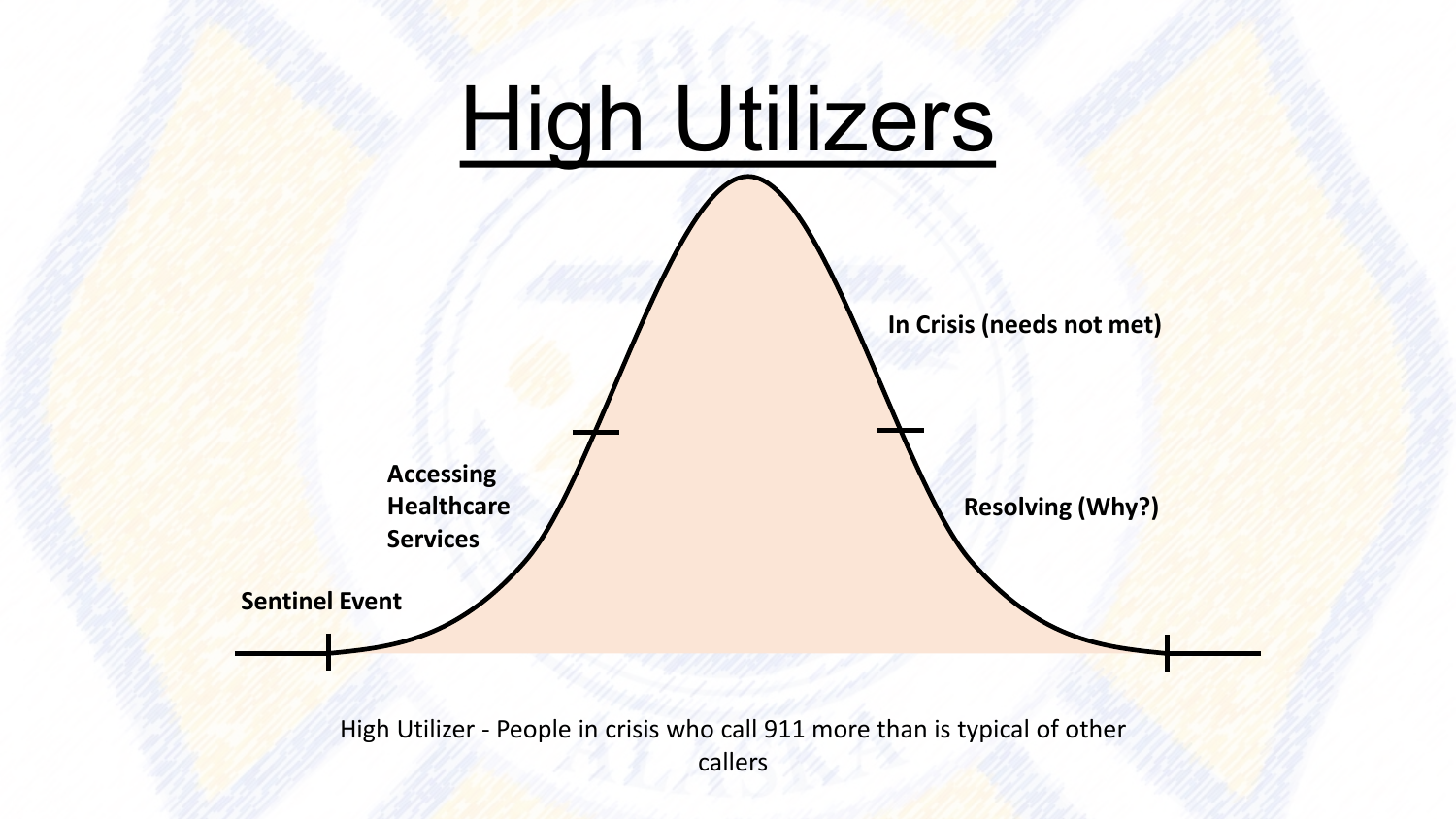# High Utilizers

#### **IDENTIFIED HIGH UTILIZER COHORT**

|                                                  | 2018<br>93          |                   | 2019<br>96        |                   |  |
|--------------------------------------------------|---------------------|-------------------|-------------------|-------------------|--|
| <b>Identified Utilizers</b>                      |                     |                   |                   |                   |  |
|                                                  | Q1                  | Q2                | Q1                | Q2                |  |
| <b>Patient Encounters</b>                        | 448                 | 526               | 479               | 435               |  |
| <b>Total EMS Responses</b>                       | 5815                | 5850              | 5806              | 5721              |  |
| Impact of clients on all<br><b>EMS responses</b> | 7.70%               | 8.99%             | 8.25%             | 7.60%             |  |
|                                                  | Total # of          | Median # of       | Total # of        | Median # of       |  |
|                                                  | <b>Encounters</b>   | <b>Encounters</b> | <b>Encounters</b> | <b>Encounters</b> |  |
| Top 5                                            | 181                 | 37                | 113               | 22                |  |
| Top <sub>10</sub>                                | 292                 | 28.5              | 206               | 20                |  |
| <b>Top 20</b>                                    | 439                 | 18.5              | 355               | 17                |  |
|                                                  | <b>Demographics</b> |                   |                   |                   |  |
| Gender                                           | <b>Male</b>         | Female            | <b>Male</b>       | Female            |  |
|                                                  | 47                  | 48                | 53                | 43                |  |
| Age                                              | <b>Median</b>       | Average           | <b>Median</b>     | Average           |  |
|                                                  | 52                  | 51.88             | 58.5              | 56.48             |  |
| <b>Housing Status</b>                            | <b>Housed</b>       | <b>Homeless</b>   | Housed            | <b>Homeless</b>   |  |
| 5/15/2020                                        | 50                  | 43                | 53                | 43                |  |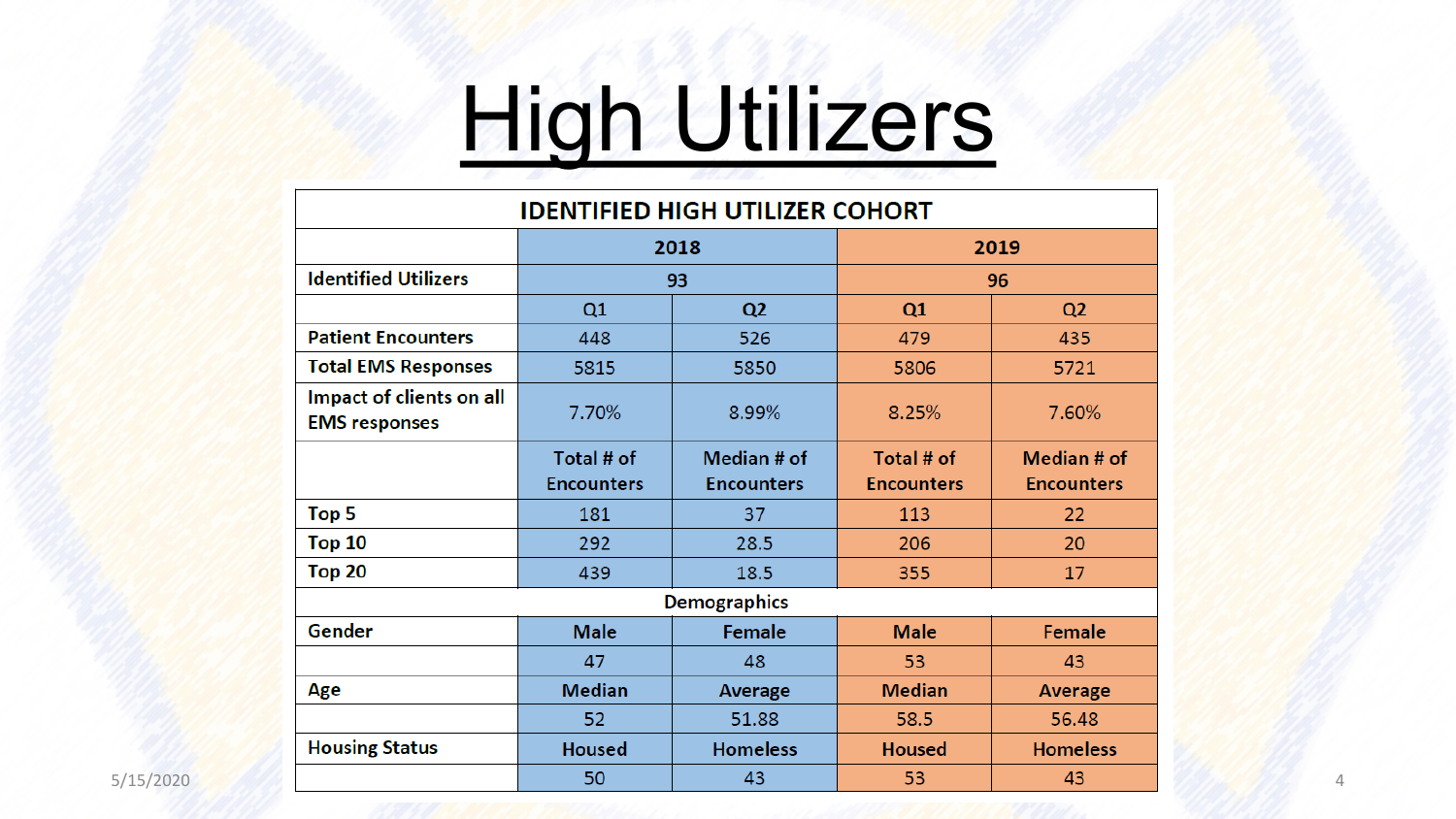### Why Anchorage Fire Department?

- High Users are already calling 911 for entry into the healthcare system.
- Respected public service organization.

This public trust gives the AFD CORE Team members (FF/PM, social worker, behavioral health specialist) the unique ability to be welcomed into people's living spaces to provide compassionate care and assistance.

• Using AFD patient care data, AFD staff are able to identify, locate (sometimes by searching shelters or the streets itself), and monitor individuals going into medical or behavioral health crisis.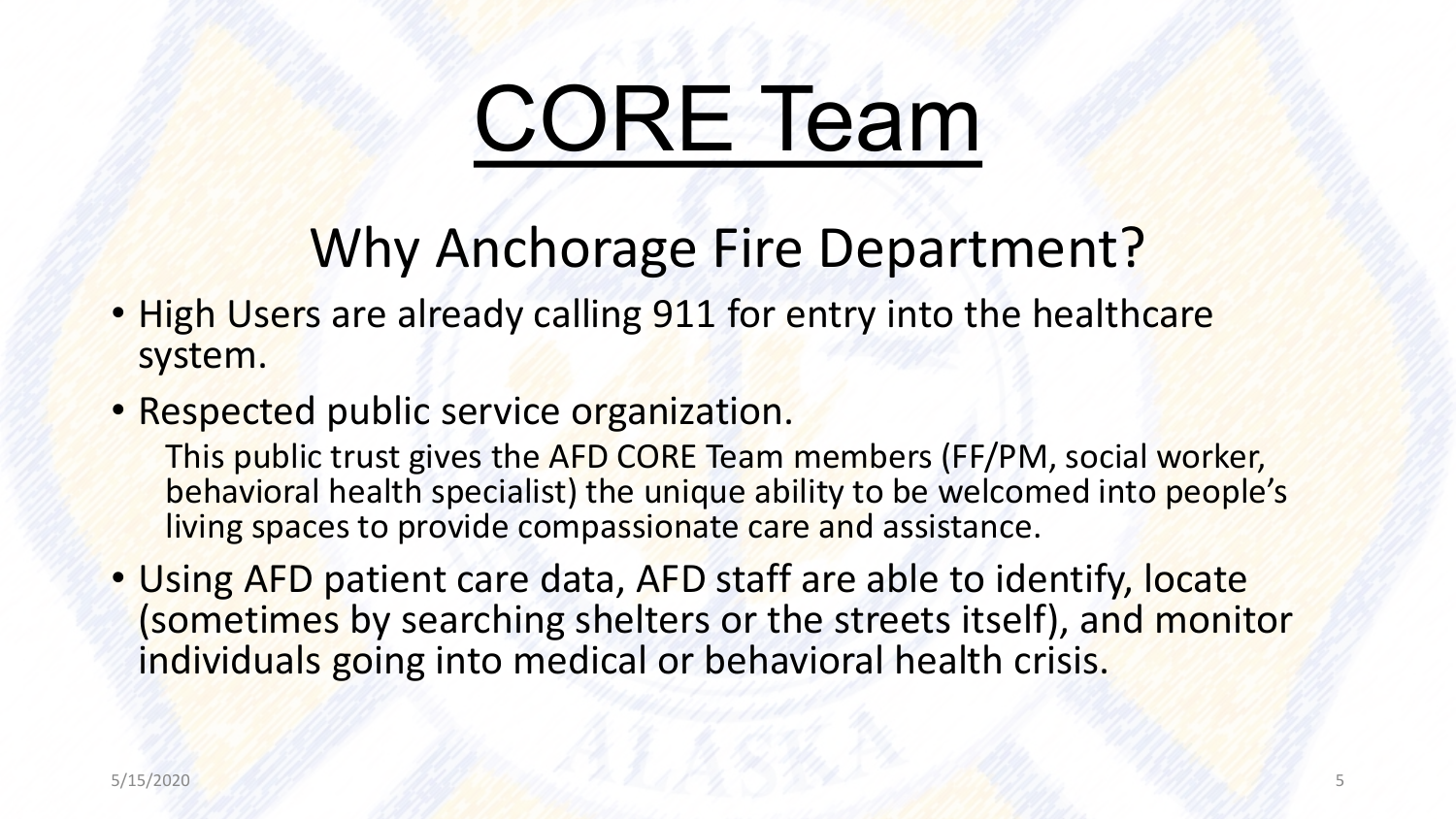### Why Anchorage Fire Department?

- FF/PMs have direct contact with AFD Dispatch and provide continuity of care to the ED where a thorough transfer of patient care to nursing staff occurs.
- A high-level of safety is built into AFD staff training and responses. With direct contact to AFD Dispatch for accountability and Automated Vehicle Location (AVL) for location tracking, providers can quickly summon additional AFD resources or the Anchorage Police Department (APD).
- FF/PMs, due to their specialized training, protocols and equipment, can begin treatment of life-threatening injury and illness immediately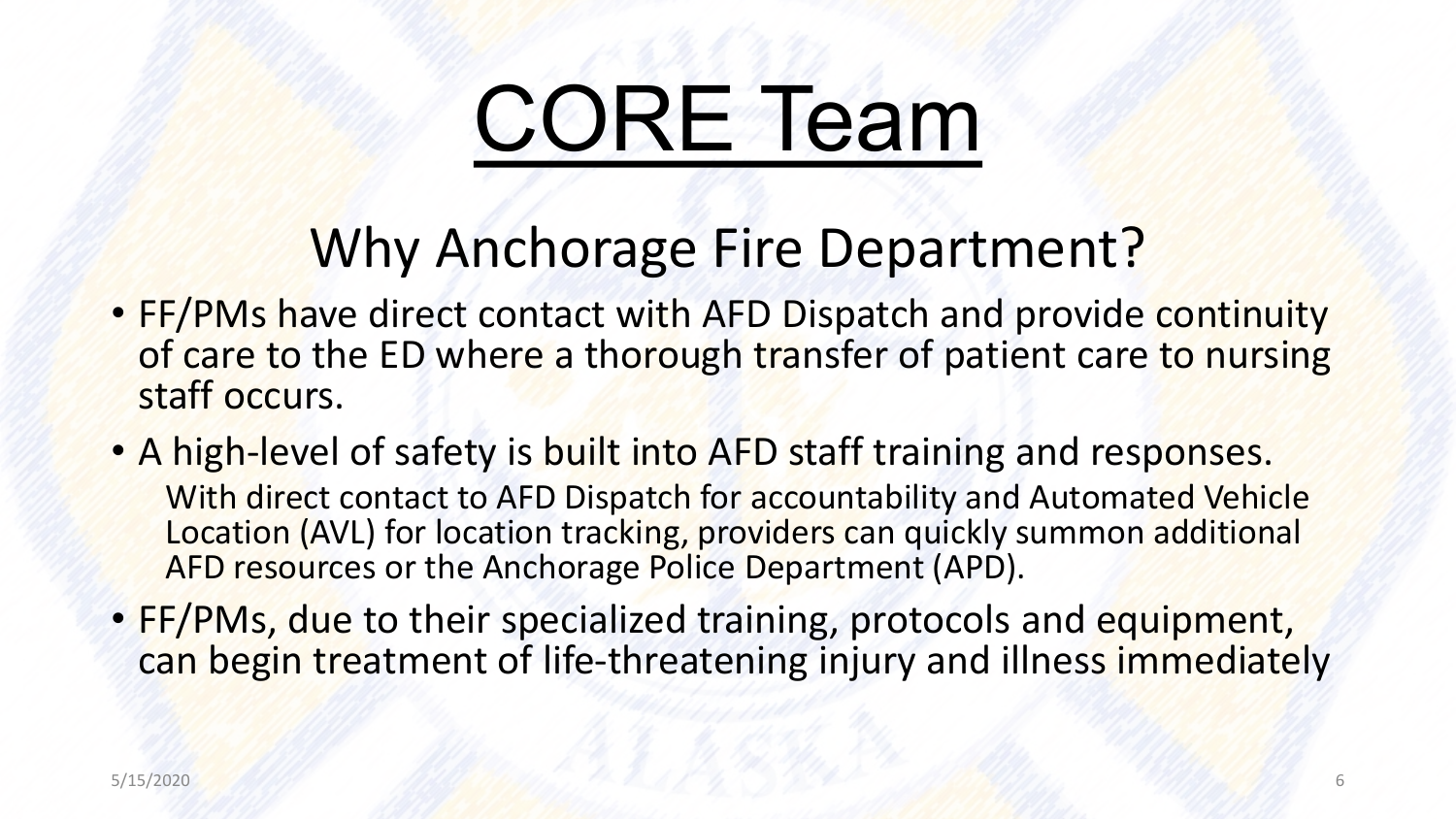### Why Anchorage Fire Department?

- Majority of outreach performed to meet the needs of this population is done within the community, for example:
	- On the streets
	- Private residences
	- Assisted living facilities
	- Emergency Departments (ED)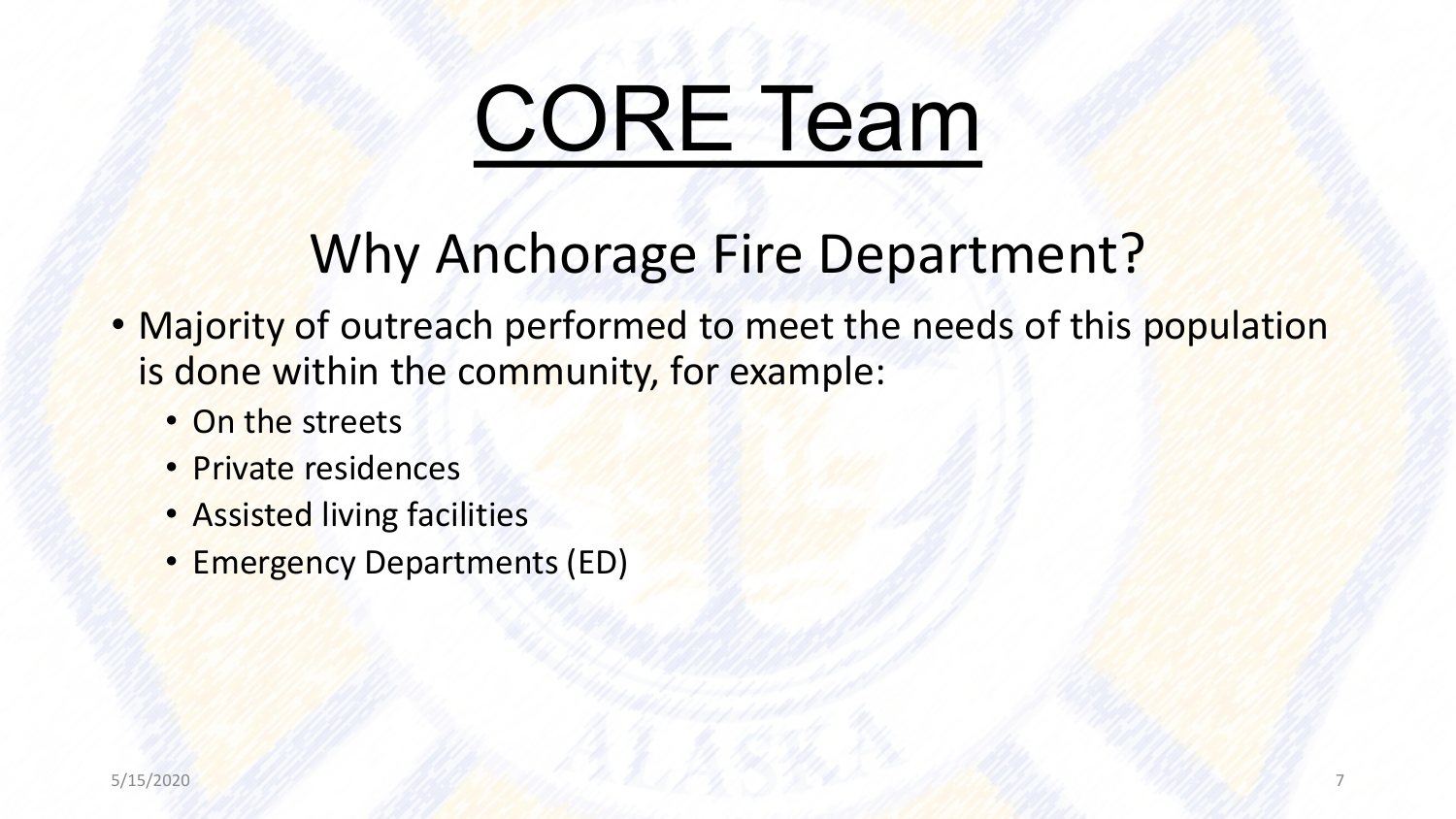#### Why Anchorage Fire Department?

With the CORE Team's broad scope of assistance and integration within the community, they will navigate the patient to the appropriate service(s) and provide support to our partners while the individual is being stabilized.

When appropriate, the CORE Team will disengage and look to help the next patient, allowing our partners to continue their respective mission to improve the global health and wellness of the patient.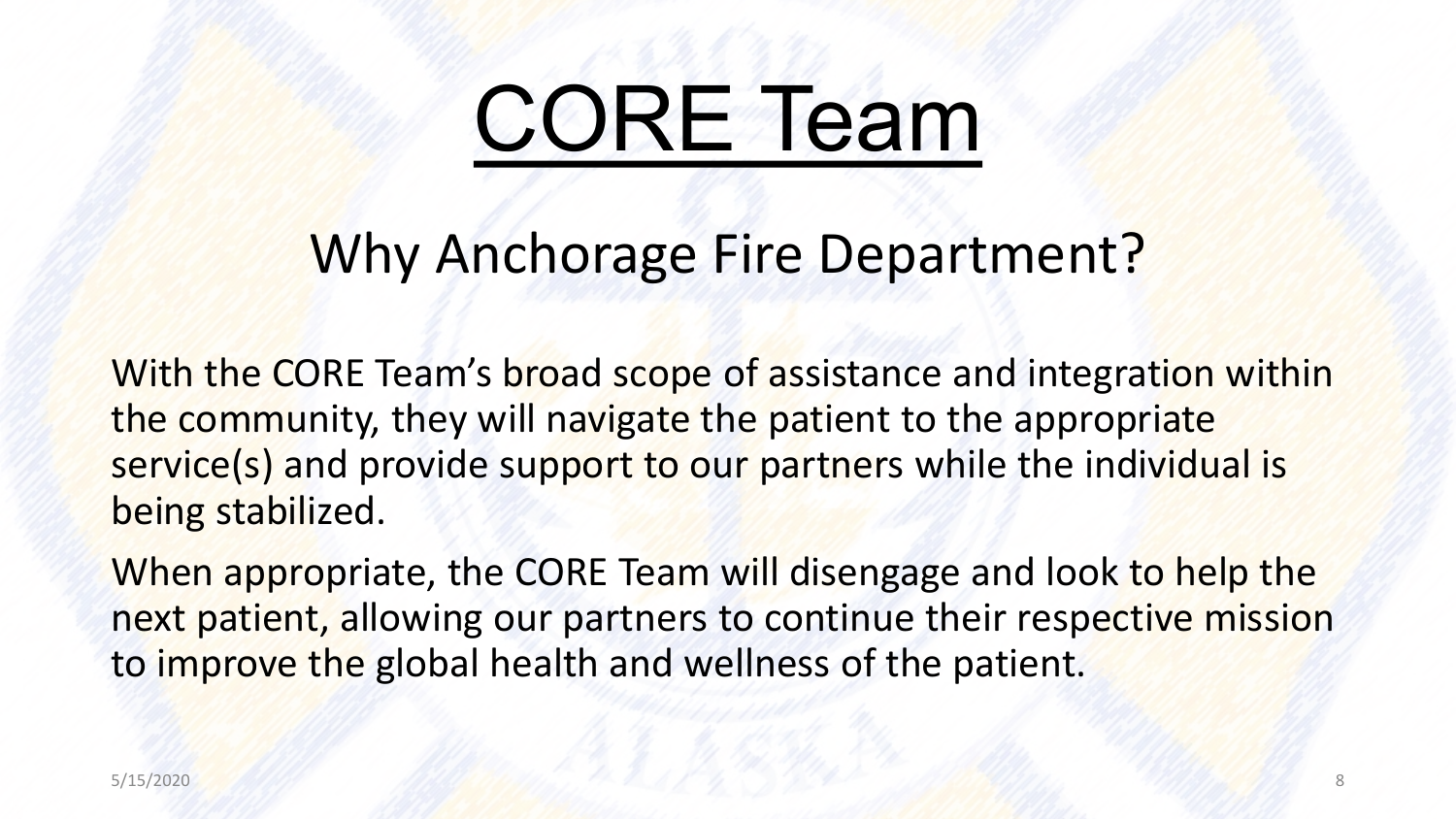#### **CORE Team proposed cost**

|       | Type                               | positions      | 2021         | 2022         | 2022*        |
|-------|------------------------------------|----------------|--------------|--------------|--------------|
| Labor | <b>FF-Paramedics</b>               | 2              | \$407,384.29 | \$415,531.98 | \$839,211.64 |
|       | <b>Social Workers</b>              | 2 <sup>1</sup> | \$273,228.80 | \$278,693.38 | \$562,851.33 |
|       | <b>Behavior Health Specialists</b> | $\overline{2}$ | \$407,384.29 | \$415,531.98 | \$839,211.64 |
|       | <b>Fire Admin</b>                  | 1              | \$122,123.00 | \$124,565.46 | \$125,786.69 |
|       | <b>Battalion Chief - 40 hr</b>     | 1              | \$233,798.00 | \$238,473.96 | \$240,811.94 |
|       | <b>Dispatcher</b>                  |                | \$154,885.35 | \$157,983.06 | \$159,531.91 |
|       |                                    |                |              |              |              |
|       | <b>Item</b>                        | Number         | 2021         | 2022         | 2022*        |
|       | 4 person - SUV                     |                | \$49,403     |              | \$50,885     |
|       | <b>Staff vehicle</b>               |                | \$49,403     |              |              |
| Non-  | <b>Computers</b>                   | 8              | \$9,312      |              |              |
| Labor | <b>Uniforms - FF-PMs</b>           | $\mathbf{2}$   | \$14,443     |              | \$14,876     |
|       | <b>Uniforms - CORE Team</b>        | 4              | \$6,328      |              | \$6,520      |
|       | <b>Uniform - Admin</b>             | 3              | \$2,373      |              |              |
|       | Cost total                         |                | \$1,730,065  | \$1,630,780  | \$2,839,686  |

5/15/2020 **12/16/2020** \* 2022 expand to four full teams with 24-hour coverage 9/15/2020